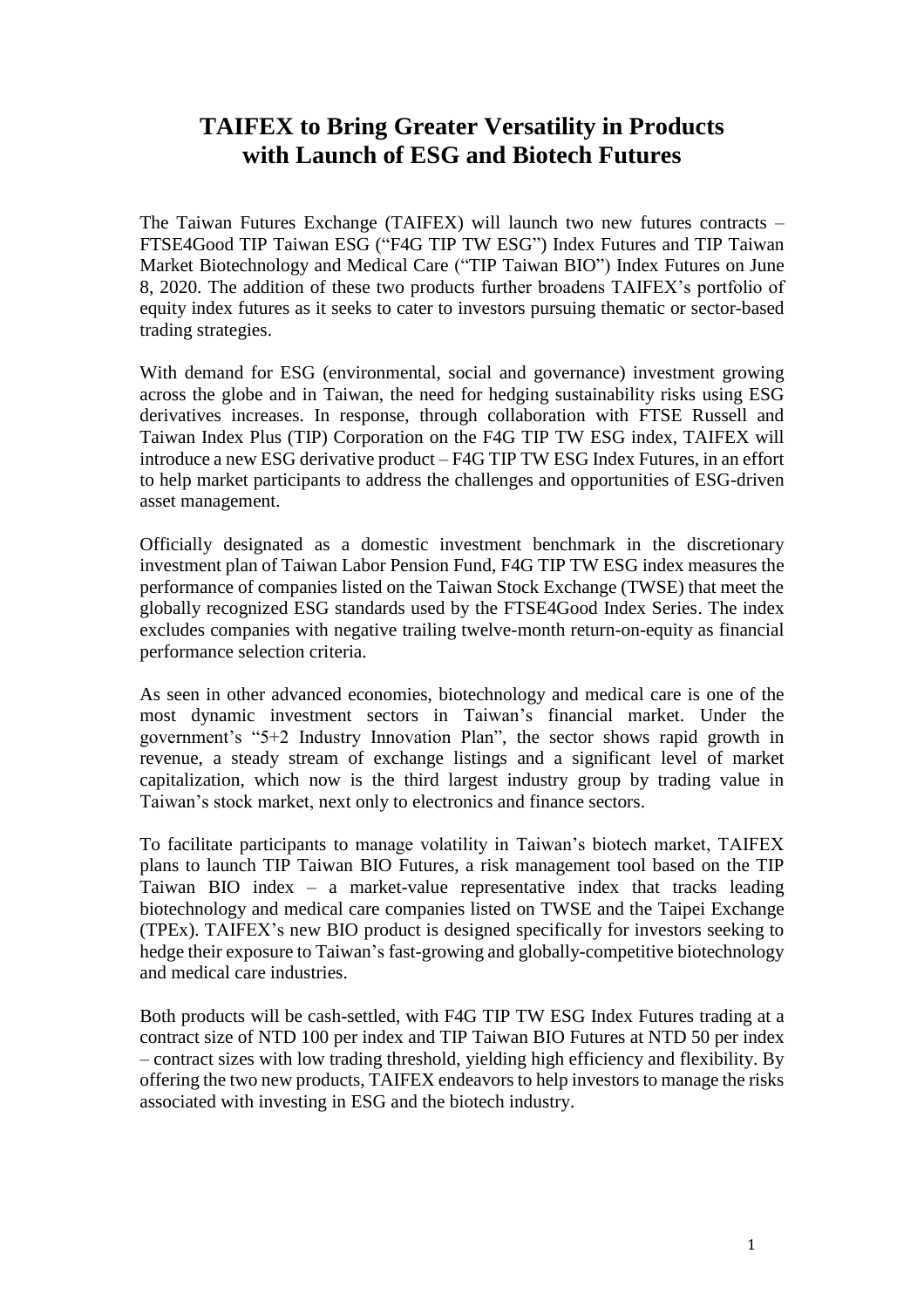## **About Taiwan Futures Exchange**

Taiwan Futures Exchange (TAIFEX), established in 1997, provides a wide range of futures and options products in equity indices, equities, FX and commodities. TAIFEX has continuously enhanced its technology and services in trading, clearing and settlement to ensure a fair and orderly marketplace. With a vision to be a world-class exchange befitting the fast-evolving marketplace, TAIFEX is poised to extend its global reach and stands as a primary derivatives exchange in Asia. For further details, please visit TAIFEX website at [www.taifex.com.tw.](http://www.taifex.com.tw/)

*Appendix: Product specifications for F4G TIP TW ESG Futures and TIP Taiwan BIO Futures (see following pages)*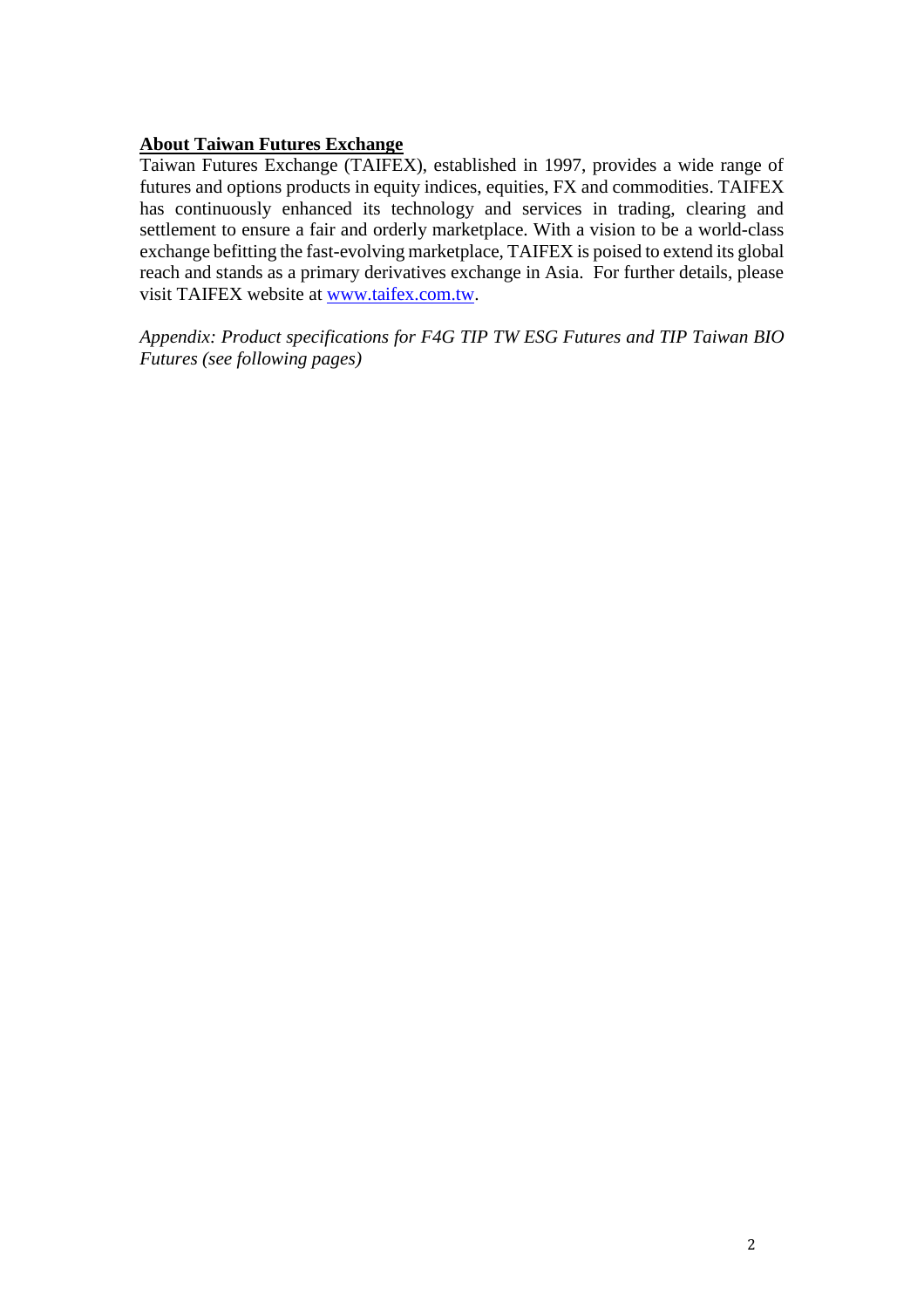| <b>Item</b>             | <b>Description</b>                                                   |
|-------------------------|----------------------------------------------------------------------|
| Underlying Index        | FTSE4Good TIP Taiwan ESG Index                                       |
| <b>Ticker Symbol</b>    | E4F                                                                  |
| <b>Trading Hours</b>    | 08:45AM~1:45PM Taiwan time Monday through Friday of<br>$\bullet$     |
|                         | the regular business days of the Taiwan Stock Exchange               |
|                         | 08:45AM~1:30PM on the last trading day for the delivery<br>$\bullet$ |
|                         | month contract                                                       |
| <b>Contract Size</b>    | NTD 100 x TAIFEX F4G TIP TW ESG Futures Price                        |
| Delivery Months         | Spot month, the next two calendar months, and the next three         |
|                         | quarterly months                                                     |
| Daily Settlement        | The daily settlement price is the volume-weighted average            |
| Price                   | price, which is calculated by dividing the value of trades by the    |
|                         | volume within the last one minute or otherwise determined by         |
|                         | TAIFEX according to the Trading Rules.                               |
| Daily Price Limit       | $+/- 10\%$ of previous day's settlement price                        |
| Minimum Price           | 1 index point (NTD 100)                                              |
| Fluctuation             |                                                                      |
| <b>Last Trading Day</b> | The third Wednesday of the delivery month                            |
| Settlement              | Cash settlement                                                      |
| <b>Final Settlement</b> | The same day as the last trading day                                 |
| Day                     |                                                                      |
| <b>Final Settlement</b> | The average price of the underlying index disclosed within the       |
| Price                   | last 30 minutes prior to the close of trading on the final           |
|                         | settlement day. The method used to calculate the final               |
|                         | settlement price is prescribed by TAIFEX.                            |

Contract Specifications of TAIFEX F4G TIP TW ESG Index Futures

\*"FTSE®" is a trade mark of the London Stock Exchange Group companies and is used by FTSE International Limited ("FTSE") under licence. "TIP®" is a trade mark of the Taiwan Index Plus Corporation ("TIP"). All rights in the FTSE4Good TIP Taiwan ESG Index (the "Index") vest in FTSE and TIP. Neither FTSE nor TIP nor any of their affiliates or licensors: (a) assumes any liability, losses, damages, expenses or obligations in connection with any derivative product based on the Index; or (b) accepts any liability for any errors or omissions, fitness for a particular purpose or the results to be obtained from the use of the Index or related data. No party may rely on the Index or related data contained in this communication which Index and data is owned by FTSE or TIP or their affiliates. No use or distribution of the Index is permitted without FTSE's or TIP's express written consent. Neither FTSE nor TIP promotes, sponsors or endorses the content of this communication nor any financial or derivative product that it relates to.